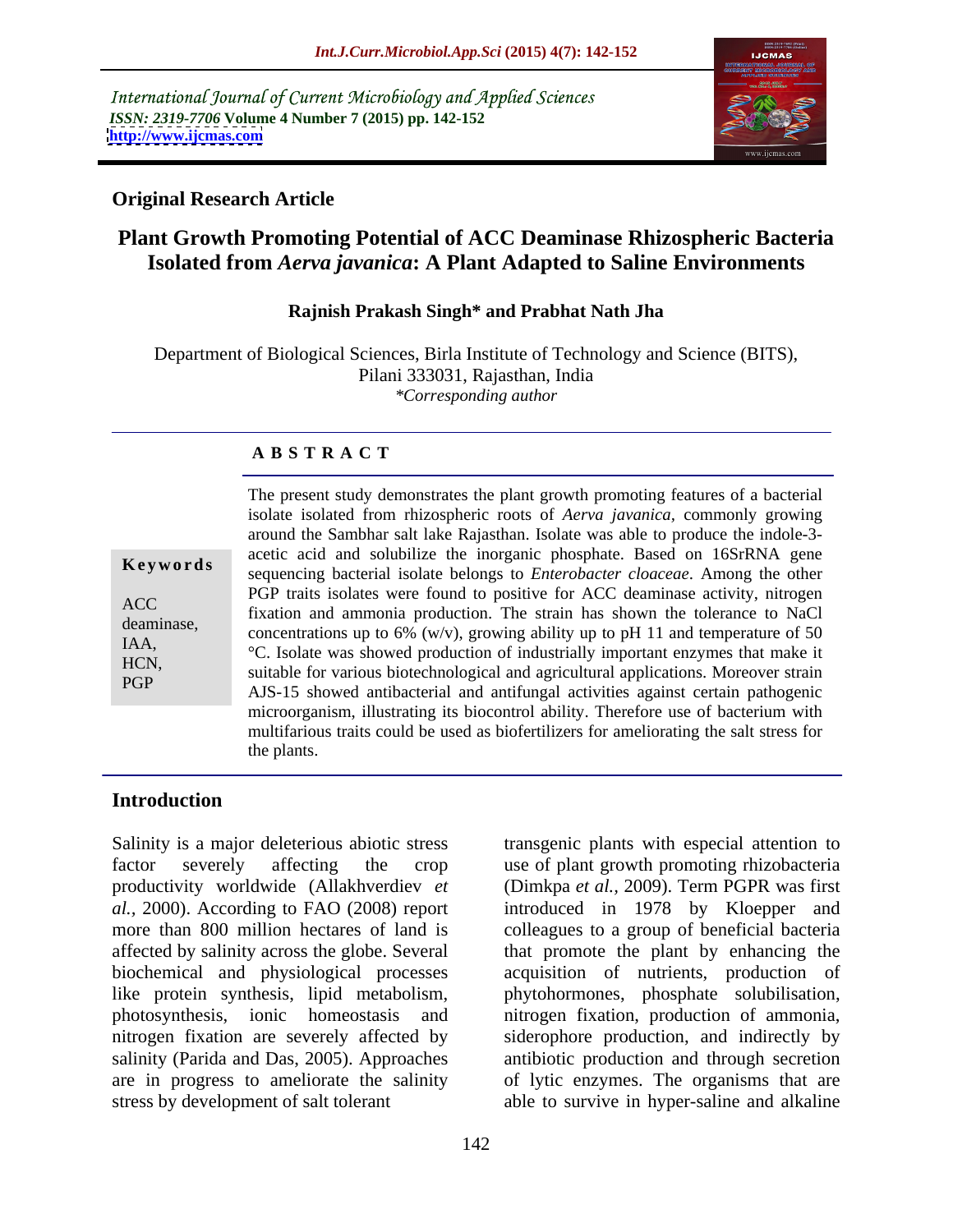condition are halophilic microorganisms and The other potential biotechnological the natural habitat for these microorganisms are hyper-saline lake, soda lake, evaporation pond, saline soil etc. Thus, the utilization of haloalkalophilic bacterium for reducing the considerable attention in past decade. effect of salinity and alkalinity has drawn Therefore, the present study was conducted considerable attention to promoting the plant to isolate and evaluate the potent halophilic under various level of salinity stress. The microorganism in terms of certain plant salinity and alkalinity of the soil is increasing day by day because of the industrially important enzymes and able to extensive use of chemical fertilizer, monoculture and irrigation with surface saline water. Hence, the halotolerant **Materials and Methods** bacteria adapted to that environment and possessed the ability to produce plant **Isolation and screening for ACC** growth hormones, phosphate solubilization, ACCD activity and other growth promoting

and productivity and could be used as the stress inducible ethylene level in host further streaked on DF-agar plate PGPR are known to employ one or more improve plant growth and productivity, PGPRs is through increasing the availability characterization. of nutrients for the plant in the rhizosphere region (Glick, 1995). Several studies have **ACC deaminase assav** reported the influence of PGPR is sometimes crop or niche specific, or their For ACC deaminase activity isolated strain benefits are limited due to the climatic was grown in tryptic soya broth up to late variability and inconsistency of soil (Khalid log phase at 30 °C in an orbital shaker at *et al.,* 2004; Ryu *et al.,* 2003). 150 rpm for 24h. After centrifugation cell

The other potential biotechnological applications associated with halophilic microorganism like production of useful enzymes drawn a growth promoting activity, production of inhibit the phytopathogens.

### **Materials and Methods**

### **Isolation and screening for ACC deaminase activity**

activity could be an option to ameliorate salt For the isolation, 1 g rhizospheric soil of stress. *Aerva javanica* was mixed with 50 ml PAF Therefore use of these beneficial bacteria peptone, 10 g casein hydrolysate, 1.5 g can significantly increase the plant growth anhydrous  $MgSO_4,1.5 \frac{g}{2}k_2HPO_4$  and 10 ml alternatives to chemical fertilizers and other  $\qquad \qquad$  rpm at 30 °C for 48 h. The processed water agricultural supplements. In addition, sample was serially diluted and spread production of ACC deaminase by PGPR has plating was done on DF-agar medium. an additional benefit on plants by reducing Bacterial colony grown on above media was plants (Karthikeyan *et al.,* 2012). Therefore supplemented with 3mM ACC as unique production of ACC deaminase hydrolytic nitrogen source. For confirmation of ACC enzyme could a useful tool to mitigate the utilizing as nitrogen source, bacterial plant stress caused by adverse colonies were subcultured many times on environmental stresses including salinity. DF-ACC plate. Isolated bacterial strain was direct and indirect mechanisms of action to other PGP traits. Strain was maintained in although the major mode of action of many their biochemical and other physiological media (Composition: per litre, 10 g proteose glycerol) and incubated in a shaker at 200 further streaked on DF-agar plate quantified for ACC deaminase activity and 15% glycerol at -80 °C and was screened for characterization.

### **ACC deaminase assay**

pellet was washed with 0.1M Tris-HCl (pH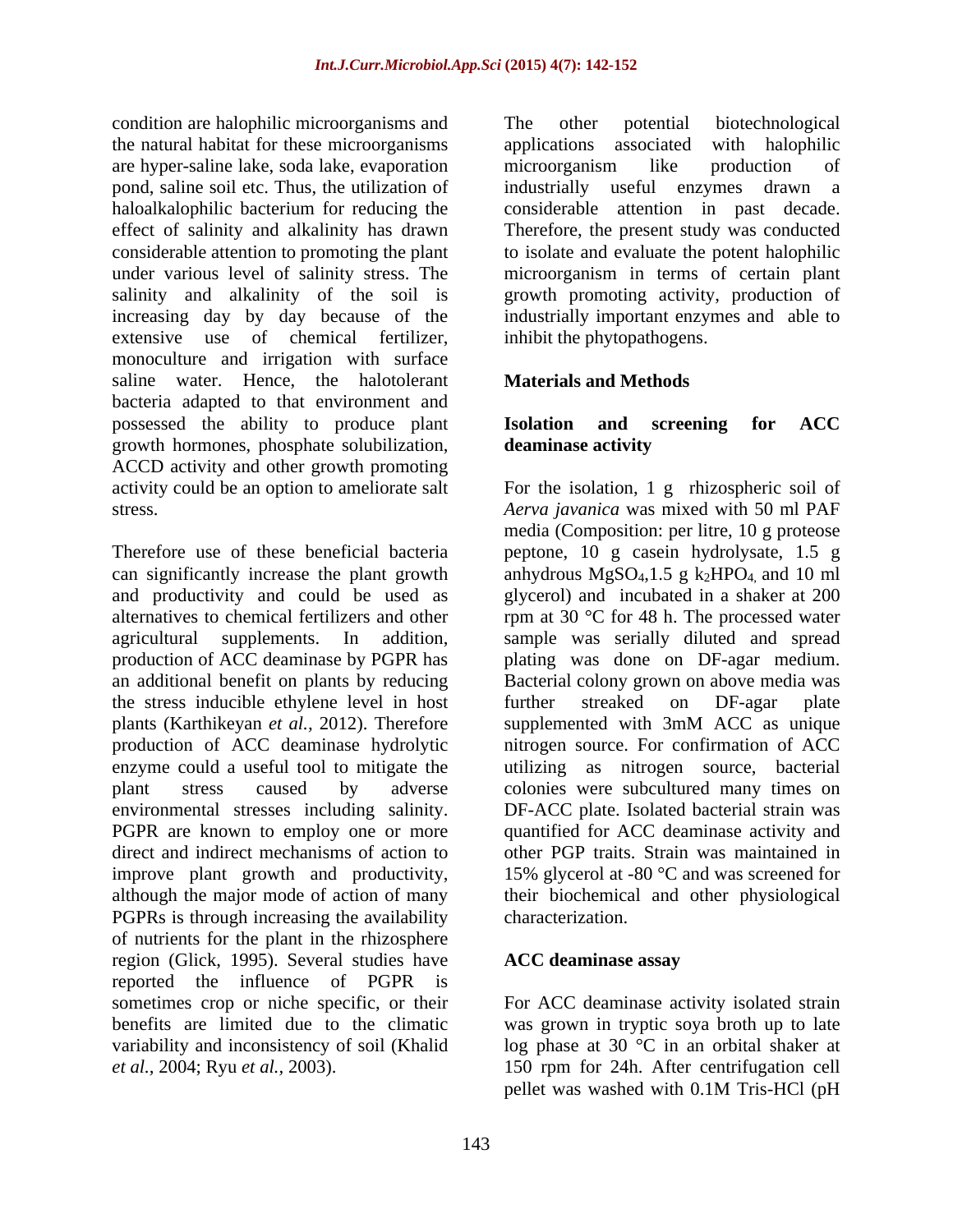7.6) and finally suspended in DF minimal salt medium with 3 mM ACC as sole nitrogen source. The enzyme activity in cell free extract was determined by measuring method (Lowry, 1951). The standard curve  $NH_4Cl$ ; and 2% agar, pH 7.0) following the

#### **Genetic identification and phylogenetic analysis**

Identification of isolated bacterial strain was done by 16S rRNA gene sequencing. The IAA production was estimated by Genomic DNA of bacterial isolate was amplified with universal primer  $27F1$  (5'-<br>(Himedia, India) containing  $100\mu\text{g/ml}$ AGAGTTTGATCMTGGCTCAG-3') and Tryptophan for 72 h at 30 °C and kept on 1494Rc (5'-TACGGCTACCTTGTTAC shaking at 180 rev/min. Following GAC-3') in a  $25 \text{ }\mu\text{l}$  reaction mixture containing 10 X buffer (with 2.5mmol  $1^{-1}$ )  $MgCl<sub>2</sub>$ ) 2.5 µl, 20 pmole forward and ml of Salkowsky's reagent and kept at room reverse primer each 2.0 µl, dNTP mixture temperature for 20 min (Gordon and Weber, (2.5mM) 3.0 µl, 0.5 µl of Taq DNA polymerase (2.5 U), nuclease free water and 50 ng of DNA template. DNA samples were Coptical density was measured amplified on DNA thermalcycler (T 100, spectrophotometrically at 530 nm using a BioRad, India). Jasco-630 UV-visible spectrophotometer

The PCR condition were as follows: initial concentration of IAA in each sample was denaturation for 3 min at 94 °C, 30 cycles each consisting of denaturation for 1 min at  $\qquad$  Un-inoculated media was used as a control 94 °C primer annealing for 1 min at 54 °C and extension at 72  $\degree$ C for 5 min and a final Siderophore production elongation of 5 min at 72 °C. Amplified product was then purified using Qiaquick Assay for siderophore production of the PCR purification kit (Qiagen, USA). The isolate was carried out by spot inoculating purified amplified PCR product of 1.5 kb test organism (1 $\mu$ l) on chrome azurole S was send to Xcelris genomics labs ltd agar plates and incubated at 30 °C for 4-5 was send to Xcelris genomics labs ltd agar plates and incubated at 30 °C for 4-5 (Xcelris Ahemdabad, India) for sequencing. Phylogenetic and molecular evolutionary around the colony was considered as analysis was done by using software MEGA positive for siderophore production Schwyn6.0 (Tamura, 2013).

### **Test for plant growth promoting traits**

#### **Phosphate solubilization assay**

the amount of  $\alpha$ -ketobutyrate generated by Screening for P- solubilization ability of enzymatic hydrolysis of ACC (Saleh and isolate was done using NBRIP medium Glick, 2001). The protein concentration of (Composition:  $g/1$  10, glucose; 5, Ca<sub>3</sub>(PO<sub>4</sub>); suspension was determined by Lowry 1, MgSO<sub>4</sub>.7H<sub>2</sub>O; 0.2, KCl; 1, NaCl; 5, of α-ketobutyrate was determined at 540 nm method of Mehta and Nautiyal (2001). to standard curve of  $\alpha$ -ketobutyrate ranging  $\alpha$  Release of free phosphate was quantified between 0.1 to 1.0 µmol. according to the method of Marinetti (1962). NH4Cl; and 2% agar, pH 7.0) following the Standard curve was prepared using various concentration of  $K_2HPO_4$ .

### **IAA production**

growing the isolate in Nutrient broth  $(Himedia, India)$  containing shaking at 180 rev/min. Following incubation culture was centrifuged at 8,000 g and 1 ml of supernatant was mixed with 2 1951).

Optical density was measured (Jasco Corporation, Japan). The determined from the standard curve of IAA. Un-inoculated media was used as a control

### **Siderophore production**

isolate was carried out by spot inoculating test organism (1µl) on chrome azurole <sup>S</sup> days in dark. Appearance of orange halogen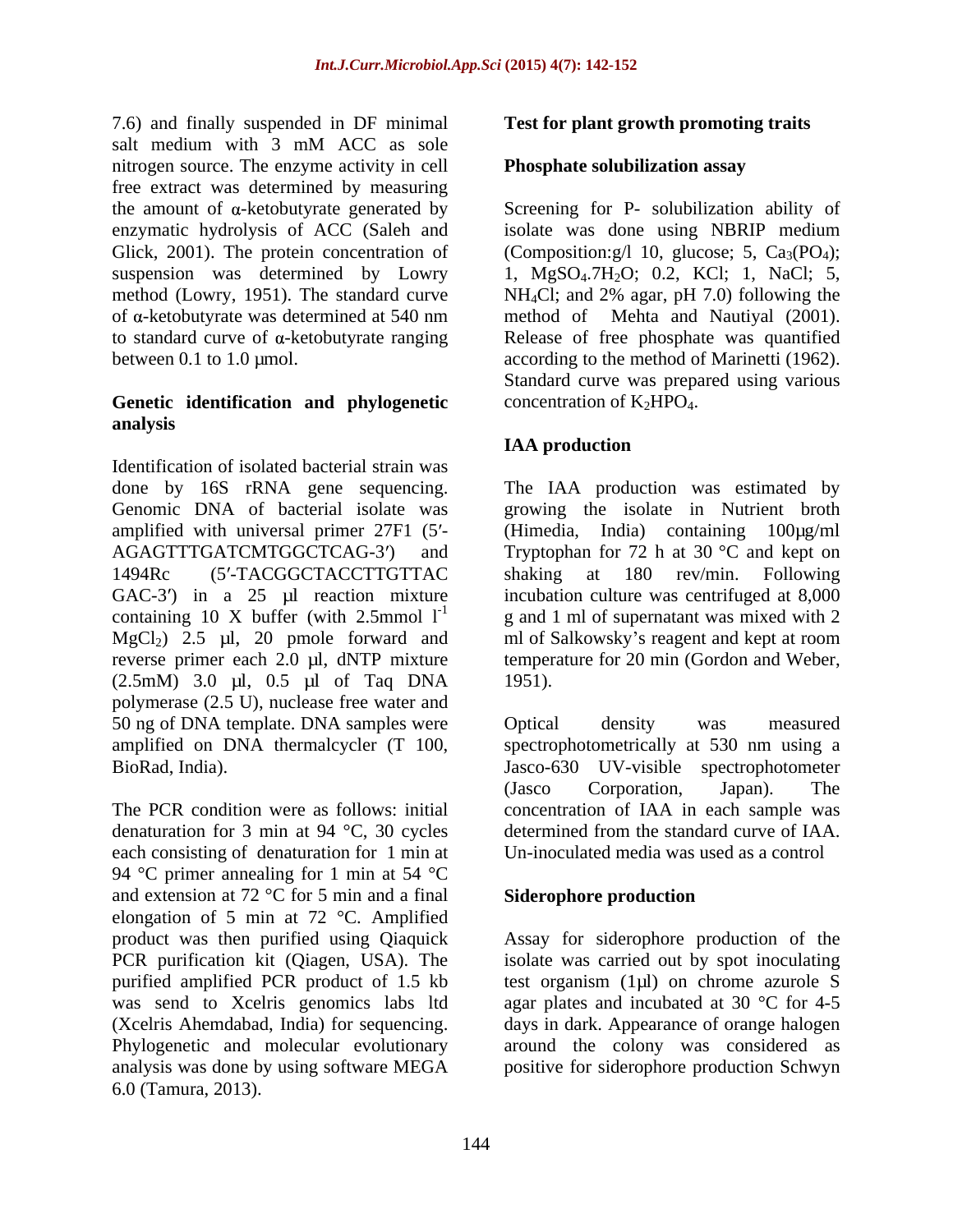and Neiland (1987). Assay on solid media was performed in triplicate.

#### **Ammonia test**

For ammonia production strain was inoculated into 5 ml peptone medium and incubated for 48 h at 37 °C. After the bacterial growth, Nessler's reagent  $(0.5 \text{ ml})$  for 1 min and then washed with sterile was added to tube in 2:1 ratio.

Development of brown to yellow color was observed as positive test for ammonia

Nitrogen fixation ability was evaluating by growing on N- free JNFb and LGI medium.<br>Besterial isolate was streaked on somi solid **IMVIC** and citrate utilization test Bacterial isolate was streaked on semi solid JNFb / LGI medium and incubated at 28 °C for 7 days. Observation of bacterial growth on plate was observed as qualitative evidence of atmospheric nitrogen fixation

For qualitative estimation of HCN, isolate was streaked on nutrient agar plate

A whatman filter paper soaked in a solution<br>of  $2\%$  NacCo in 0.5% pictic acid was **Catalase test** of  $2\%$  Na<sub>2</sub>CO<sub>3</sub> in 0.5% picric acid was placed between base and lid of petriplate and incubated at 28  $\pm$  2 °C in inverted position for 96 h and observed for color glass slide and mixed using a sterile tooth change from vellow to orange brown pick. Few drops of  $3\%$  H<sub>2</sub>O<sub>2</sub> were added to change from yellow to orange brown.  $pick.$  Few drops of 3%  $H_2O_2$  were added to

For the chitinase test spot inoculation of continued the presence of<br>isolated strain was made on chitin agar plate (Rorth and Jensen, 1967). isolated strain was made on chitin agar plate amended with 2% phenol red and incubated<br>for 120 h at 28 + 2 °C. Presence of clear **Protease production** for 120 h at  $28 \pm 2$  °C. Presence of clear zone around the streaked line indicates the

#### **Biochemical tests**

#### **Gram staining**

was added to tube in 2:1 ratio. The distilled water. Gram's nodine solution B production. Uninoculated medium was used as reference. smear was air dried and examined under **Nitrogen fixation** The Gram positive bacterial cells appeared For the gram staining, smear was prepared from 1-2 drops of culture on clean slide and heat fixed. 1-2 drops of crystal violet solution A was applied on the fixed smear for 1 min and then washed with sterile distilled water. Gram's iodine solution B was applied for 1 min and then washed with 95%alcohol. Finally stain the smear with counter stain safranin for 30 seconds again washed with sterile distilled water. The light microscope by using oil immersion. violet while gram negative bacteria turned pink to red (Vincent, 1970).

### **IMVIC and citrate utilization test**

(Dobereiner *et al.*, 1995). microorganism having ability to utilize the **Production of HCN and chitinase example 1** and **example 1** and **annonium** salts as the source of supplemented with 4% glycine.  $\qquad \qquad \text{cuttures}$  and incubated at 30 $\pm 2^{\circ}$ C for 48 Isolate was screened for indole, methyl red, Voges-Proskauer test as per standard protocols (Prescott and Harley, 2002). The citrate as a carbon and energy source for the growth and ammonium salts as the source of nitrogen. The Simmons citrate medium was prepared and the pH was set at 6.8. The plates were streaked with different bacterial cultures and incubated at  $30\pm2\degree$ C for 48 hour and observed for color change.

### **Catalase test**

Strain AJS-15 was freshly streaked on clean glass slide and mixed using a sterile tooth pick. Few drops of  $3\%$   $H_2O_2$  were added to the streaked culture. Appearance of bubbles confirmed the presence of catalase activity (Rorth and Jensen, 1967).

#### **Protease production**

chitinase activity. Protease production of the strain was checked following the suitable protocol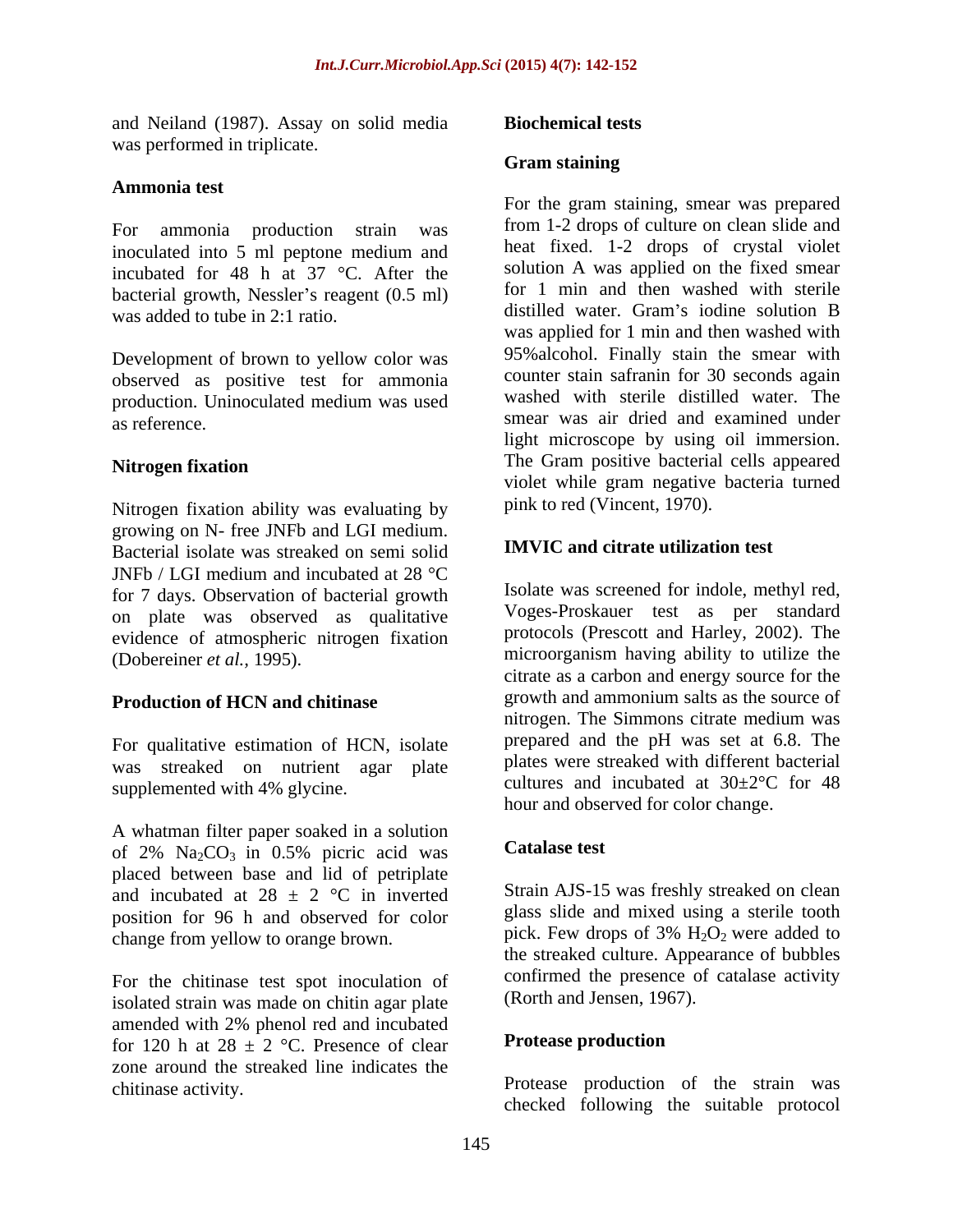(Abo-Aba *et al.*, 2006). Isolated incubated at  $30\pm2\degree C$  4 days. The purplemicroorganism was spot inoculated on skim pink color in the test tubes indicated the milk agar plate and kept for incubation for 24 h. Appearance of halogen around the colony was considered as positive for **Carbohydrate utilization test** protease production.

The amylase assay of strain was evaluated by starch hydrolysis test (Budi *et al.,* 2000). An inoculum from a fresh culture was glycerol, salicin, sorbitol, mannitol, streaked on the starch agar plate and adonitol, arabitol, rhamnose, cellobiose, incubated at  $37 \text{ °C}$  for  $24$  h. The incubation ONPG, esculin hydrolysis, D-arabinose etc plate was flooded with gram's iodine to was evaluated by carbohydrate utilization produce a blue colored starch-iodine test kit (KB 009, Himedia). complex. Presence of clear halogen around the streaked colony was considered as positive for amylase production.

Lipolytic activity was carried out on

Appearance of color change was observed after few mins.

### **Urease test**

Bacteria growing naturally in an to tolerate the abiotic stress particularly salt environment are exposed to the urine and with the help of enzyme Urease they decompose the urea. The plates were with 0.5% to 10% salt. After 24 h, streaked with different bacterial cultures and absorbance of the culture was determined at

positive result for the test.

### **Carbohydrate utilization test**

**Amylase assay** against various carobohydrates such as Carbohydrate utilization efficacy of AJS-15 lactose, xylose, maltose, fructose, dextrose, galactose, raffinose, trehalose, melibiose, sucrose, L-arabinose, mannose, inulin, glycerol, salicin, sorbitol, mannitol, test kit (KB 009, Himedia).

#### **Antibiotic sensitivity test**

**Lipase test** its resistance against standard antibiotics by trimethoprim plate and observation of gentamicin (30 µg), ampicillin (10 µg), halogen was considered as positive for erythomycin (10 µg), kanamycin (5 µg), lipase production. tetracyclin (10 µg), vancomycin (25 µg), **Oxidase** antibiotic sensitivity assay. Briefly, the Oxidase test of strain AJS-15 was done by media plates. The standard antibiotic disc (6 following the protocol of (Kreig and Holf, mm) was placed over the media surface and 1984). Fresh culture of strain was grown in the plates were incubated at 37 °C for 24 h. 4.5 mL of nutrient broth for overnight. After The experiment was done in triplicate. The the overnight growth, 0.2 mL of 1%  $\alpha$ - results were interpreted on the basis of the naphthol and 0.3mL of 1% *p* aminodimethylaniline oxalate was added. size interpretative chart supplied by the Isolate bacterial strain AJS-15 was tested for Antibiotic sensitivity kit (HTM 002, Himedia) against the antibiotics namely and chloramphenicol (10 µg) by the bacterial culture was swabbed onto NA results were interpreted on the basis of the diameter of inhibition zone using the zone manufacturer (Himedia, India).

#### **Stress tolerance**

Isolate AJS-15 was screened for their ability and pH. A 20µl of overnight grown culture was inoculated into nutrient broth amended with 0.5% to 10% salt. After 24 h,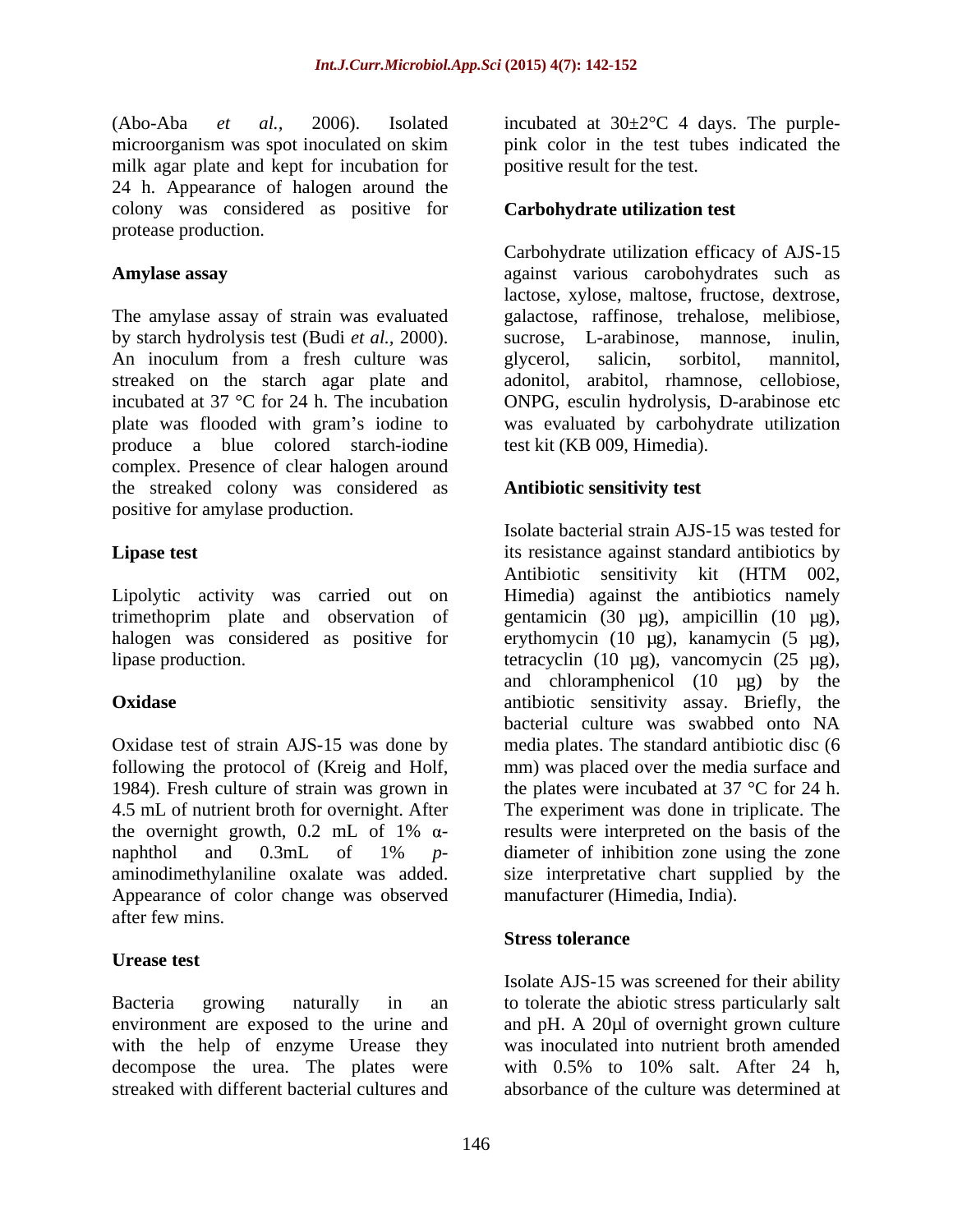600nm. The ability of the isolate to sustain hypochlorite. The treatment of seed was the pH was tested by growing in a varying done as: Sterile  $0.03$  M MgSO<sub>4</sub> control and degree of pH from pH 5.0 to pH 13.0 in the bacterial suspension in sterile 0.03 M nutrient broth medium. Following the MgSO<sub>4</sub> (OD of 0.15 at 600nm) (Positive growth of the isolate for 24 h, the control). Bacterized seeds were sown in absorbance of the culture was taken at plastic pots filled with soil in triplicates in a 600nm using uninoculated broth as a blank. growth chamber with 16:8 photo-period up

### **Antagonistic test**

Biocontrol ability of the isolate was evaluated by fungal mycelial inhibition by well diffusion method against the fungal spores. The experiment was conducted for pathogens *Aspergillus flavus*, *Fusarium* 15 days after the seed germination. Root and *oxysporum*, *Fusarium moniliforme*, shoot length, fresh and dry weight of five *Fusarium graminearum* and *Penicillium* randomly selected seedlings from each *citrium*. After the solidification of potato dextrose agar (PDA) 100µl of fungal spore suspension in 0.85% sterile saline was **Results and Discussion** spread on the solidified plate. Well diameter of 6mm was made by metallic borer and **Identification** and **Biochemical** filled with overnight grown culture of isolate **characterization**  $(1 \times 10^8$ cfu) and kept for incubation at 28 °C for seven days. Antagonistic activity against Based on 16S rRNA gene sequence analysis, certain bacterial pathogens such as *Bacillus* the strain was identifiesas *Enterobacter cereus, Erwinia carotovora, Escherichia cloacae*. The 16S rRNA gene sequence of *coli*, and *Staphylococcus aureus* were also the strain was deposited in the Gene bank determined by incubating the plate at  $37 \text{ °C}$ for 24 h. Based on staining strain AJS-15 was found

# **Preparation of bacterial inoculums and**

The halotolerant bacteria was selected for plant growth promoting activity on wheat plant (*Triticum aestivum* L.) in a controlled environment maintained in a plant growth NaCl or chamber. Preparation of bacterial inoculum growth chamber. Preparation of bacterial inoculum growth was observed in media<br>
(OD 0.15) was performed according to supplemented with 4% salt and and tolerate (OD 0.15) was performed according to Penrose and Glick (2003). Wheat (*Triticum* the alkalinity up to pH<br> *aestivum* L.) seeds were surface sterilized by to be sensitive *aestivum* L.) seeds were surface sterilized by  $\qquad$  to be sensitive for amplicillin, treating with 2.0 % sodium hypochlorite (NaOCl) solution for 3 min followed by three consecutive washing using sterile water to remove all trace of sodium

Isolate was inoculated in triplicate sets.  $\frac{15}{28}$  to 15 days after seed germination at 28  $\pm$ done as: Sterile 0.03 M MgSO<sub>4</sub> control and bacterial suspension in sterile 0.03 M  $2^{\circ}$ C.

> Sterilization of soil was done by autoclaving at 121°C for 1 h for three consecutive days to kill the entire microorganism and their replication were recorded.

### **Results and Discussion**

### **Identification and Biochemical characterization**

**seed treatment** Proskauer (VP), lipase, urease, whereas database under accession no KJ950716 to be gram (-ve) negative. Strain was observed positive for catalse, Voges negative for indole, methyl red (MR), amylase, oxidase and protease activity.

> Strain was able to grow up to 6 %  $(w/v)$  of NaCl concentration while the optimum growth was observed in media supplemented with 4% salt and and tolerate the alkalinity up to pH 11. Strain was found to be sensitive for amplicillin, chloramphenicol, tetracycline, gentamycin and resistant for kanamycin, erythromycin and vancomycin (Table 1).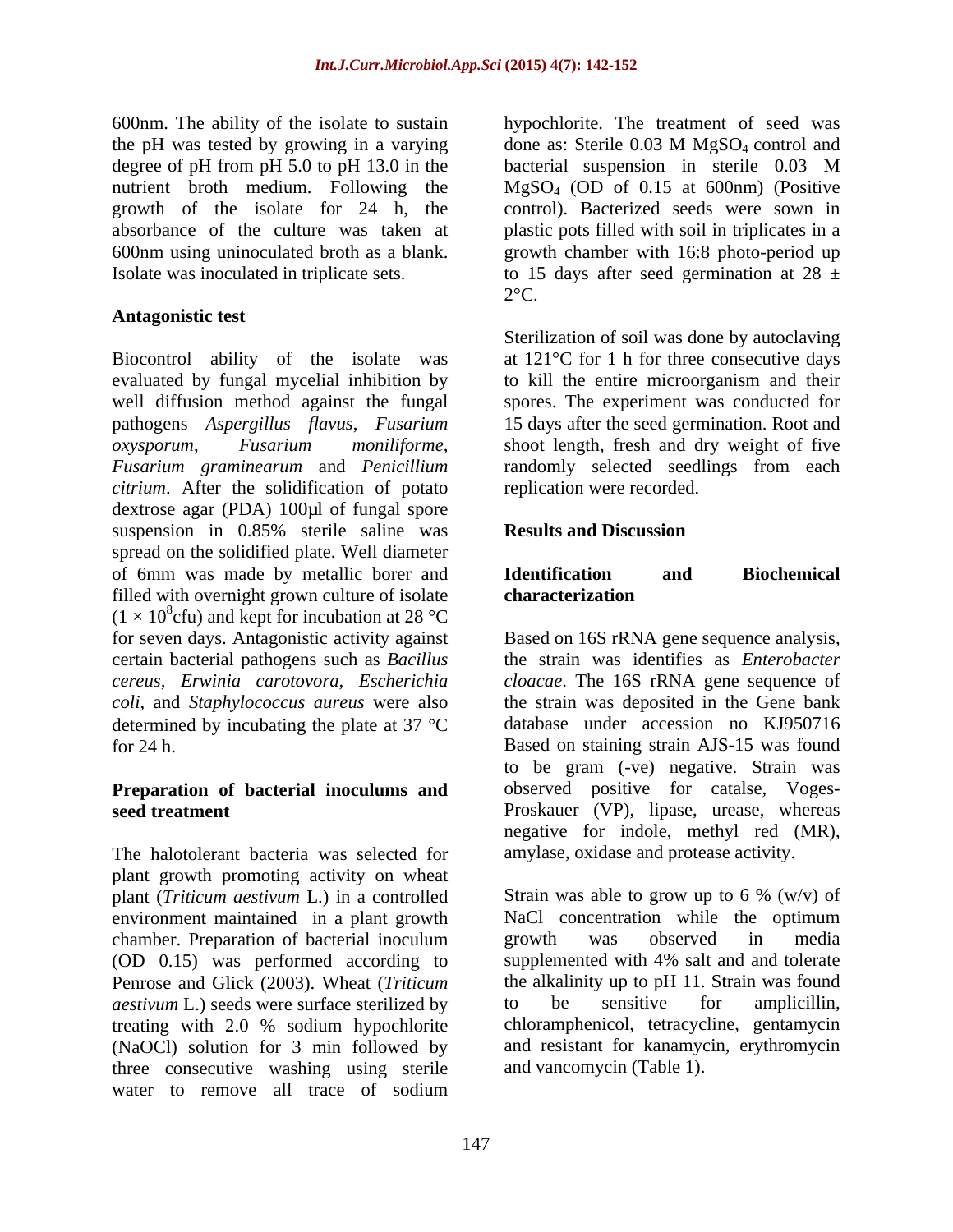The plant growth promoting trait of strain AJS-15 was evaluated in vitro based on the various growth parameters of wheat plant. ACC deaminase activity, phosphate Based on *in-vitro* plant growth promotion solubilization, ability to produce IAA, siderophore production and HCN 11.78% as compared to control. production. The ACCD activity of strain Significantly increase (p= 0.05) in root was found to be  $191.90 \pm 16$  (nmoles of  $\alpha$ - length 21.51% and fresh weigh 24.22% was  $KB/mg$  pr $h^{-1}$ ). Isolate was further tested for observed with respect to control. Increase in IAA production and based on quantification dry weight was 10.77% (Table 5). IAA production was found to be  $0.531\pm0.050$  ug ml<sup>-1</sup>. Strain was able to  $\mu$ g ml<sup>-1</sup>. Strain was able to grow on nitrogen free JNFb- media, indicating nitrogen fixation ability and positive for ammonia

carbohydrates like xylose, maltose, fructose, dextrose, galactose, raffinose, trehalose, illustrated that bacterium, isolated from arabitol, erythritol,  $\alpha$ -methyl-D-glucoside,

#### **PGP** traits **PGP traits PGP traits PGP traits PGP traits PGP traits PGP traits PGP traits PGP ext PGP ext PGP ext PGP ext PGP ext PGP ext PGP ext PGP ext PGP e Plant growth promotion test**

Inoculation with the isolate increases the test, isolate AJS-15 increase the shoot length 11.78% as compared to control. length 21.51% and fresh weigh 24.22% was dry weight was 10.77% (Table 5).

. Strain was able to The use of microorganism with beneficial solubilise inorganic phosphate 8.612±2.148 traits to increase productivity of agricultural . Strain was able to grow on nitrogen crops growing under stress conditions is production. Strain was found to be pesticides that have a negative effect on siderophore negative and positive for HCN environment (Saharan and Nehra, 2011). production and chitinase activity (Table 2). Besides of ACC deamianse activity, isolate **Antagonistic and carbohydrate utilization** inorganic phosphate that is important **test** contributors to plant growth (Glick, 1995). The bio-control ability of the isolate was to generate induce systemic resistance (ISR) evaluated based on the in vitro antibacterial in several plant species thereby protecting and antifungal activity. Isolate was found to plants against various diseases (Meziane *et*  inhibit the growth of pathogenic gram *al.,* 2005). PGPR able to produce IAA have negative bacterium *Escherichia coli and* a significant advantage to enhance root *Erwinia carotovora*. Among the tested growth and development that enhance the fungal strains, it was found to be inhibitory nutrient uptake (Yang *et al.,* 2009). against *Fusarium graminearum* and According to previous reports IAA and *Fusarium oxysporum only* (Table 3). ACCD could work synergistically and Isoate was found to be positive for utilizing elongation (Glick, 2014; Noreen *et al.,* melibiose, sucrose, L-arabinose, mannose, extreme environment of salinity have unique glycerol, inositol, sorbitol, mannitol, property to grow in environment of high pH rhamnose, cellobiose, ONPG, D-arabinose and high NaCl, showing the plant growth and negative for lactose, inulin, sodium promoting traits. Bio-control ability towards gluconate, salicin, dulcitol, adonitol, pathogens has a promising application to be melezitose,  $\alpha$ -methyl-D-mannoside, xylitol can ultimately benefit the agricultural sector and esculin hydrolysis (Table 4). to a greater extent. In summary, the results becoming a strong biotechnological alternative to use of chemical fertilizers and was also able to produce IAA and solubilize Microbes having bio-control ability are able promote plant growth, especially root 2012). Therefore results of present study illustrated that bacterium, isolated from used as an alternative to chemicals, which illustrate that isolation of strain from saline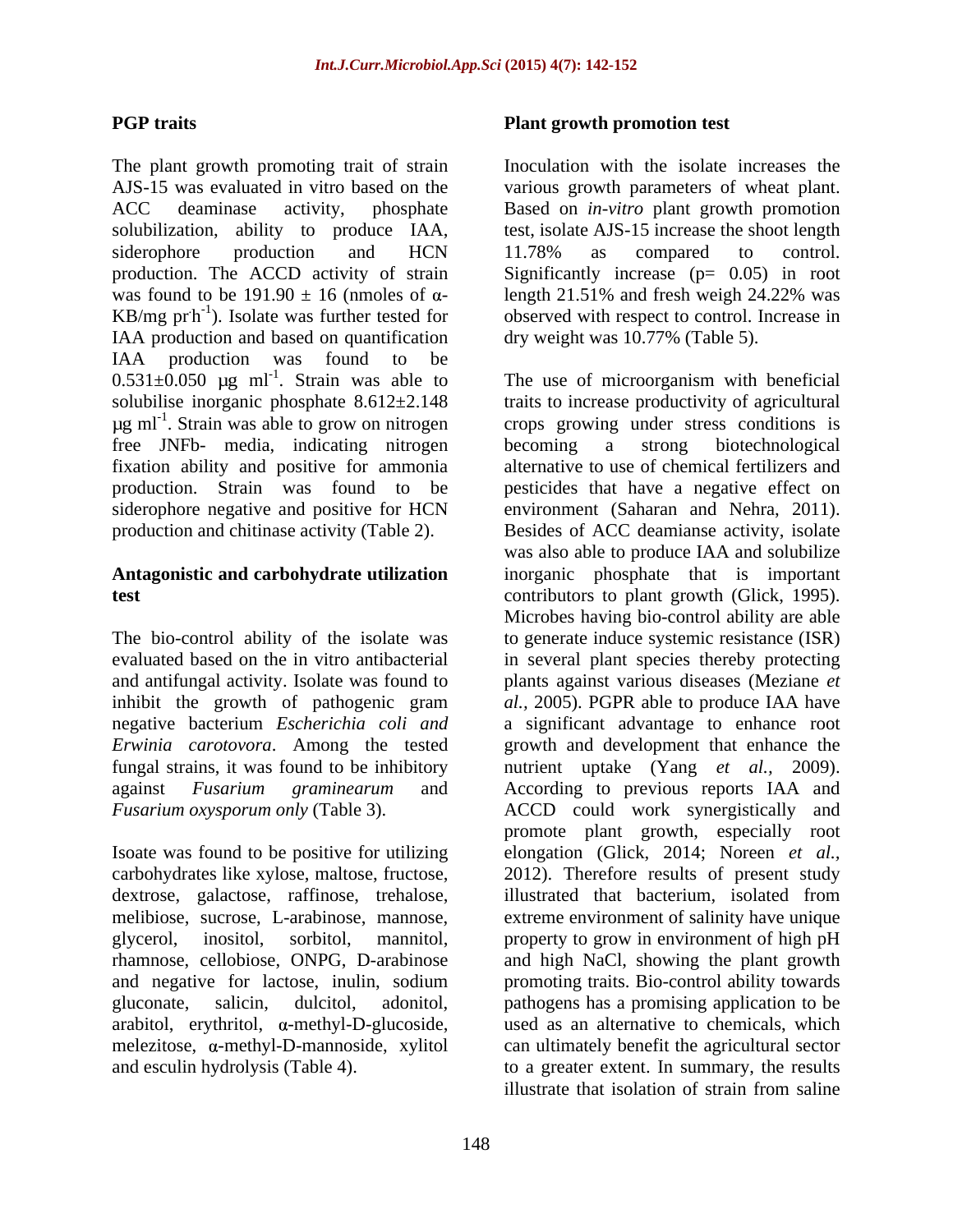technology to combat saline stress for the plants growing around salt rich regions.

environment with multifarious beneficial Thus, with the isolation of strain from saline traits could be used as low cost bio-based environment with multifarious beneficial traits could be used as low cost bio-based technology in agriculture sector.

| <b>Characteristic (s)</b>             | <b>Activity</b>          |
|---------------------------------------|--------------------------|
| Gram reaction                         | $\sim$ $-$               |
| Catalase                              |                          |
| Indole                                |                          |
| <b>MR</b>                             |                          |
| <b>VP</b>                             |                          |
| Amylase                               | $\sim$                   |
| Oxidase                               | $\overline{\phantom{0}}$ |
| Lipase                                |                          |
| Urease                                |                          |
| Optimal growth temp. $(^{\circ}C)$ 37 |                          |
| Salt tolerance (%)                    | 6%                       |
| pH tolerance                          | 11                       |
| <b>Antibiotic sensitivity test</b>    |                          |
| Amplicillin                           |                          |
| Erythromycin                          | $++$                     |
| Chloramphenicol                       |                          |
| Tetracyclin                           |                          |
| Kanamycin                             | $++$                     |
| Gentamycin                            |                          |
| Vancomycin                            | $++$                     |

**Table.1** Biochemical and physiological characteristic feature

**Table.2** Plant growth promoting traits of strain AJS-15

| <b>Plant growth promoting traits</b>                                       | <b>Activity</b>   |
|----------------------------------------------------------------------------|-------------------|
| $\overline{ACCD}$ activity (nmoles of $\alpha$ -KB/mg pr h <sup>-1</sup> ) | $191.90 \pm 16$   |
| IAA production ( $\mu$ g ml <sup>-1</sup> )                                | $0.531 \pm 0.050$ |
| Phosphate solubilization ( $\mu$ g ml <sup>-1</sup> )                      | $8.612 \pm 2.148$ |
| Growth on N-free medium                                                    |                   |
| Siderophore index                                                          |                   |
| Ammonia production                                                         |                   |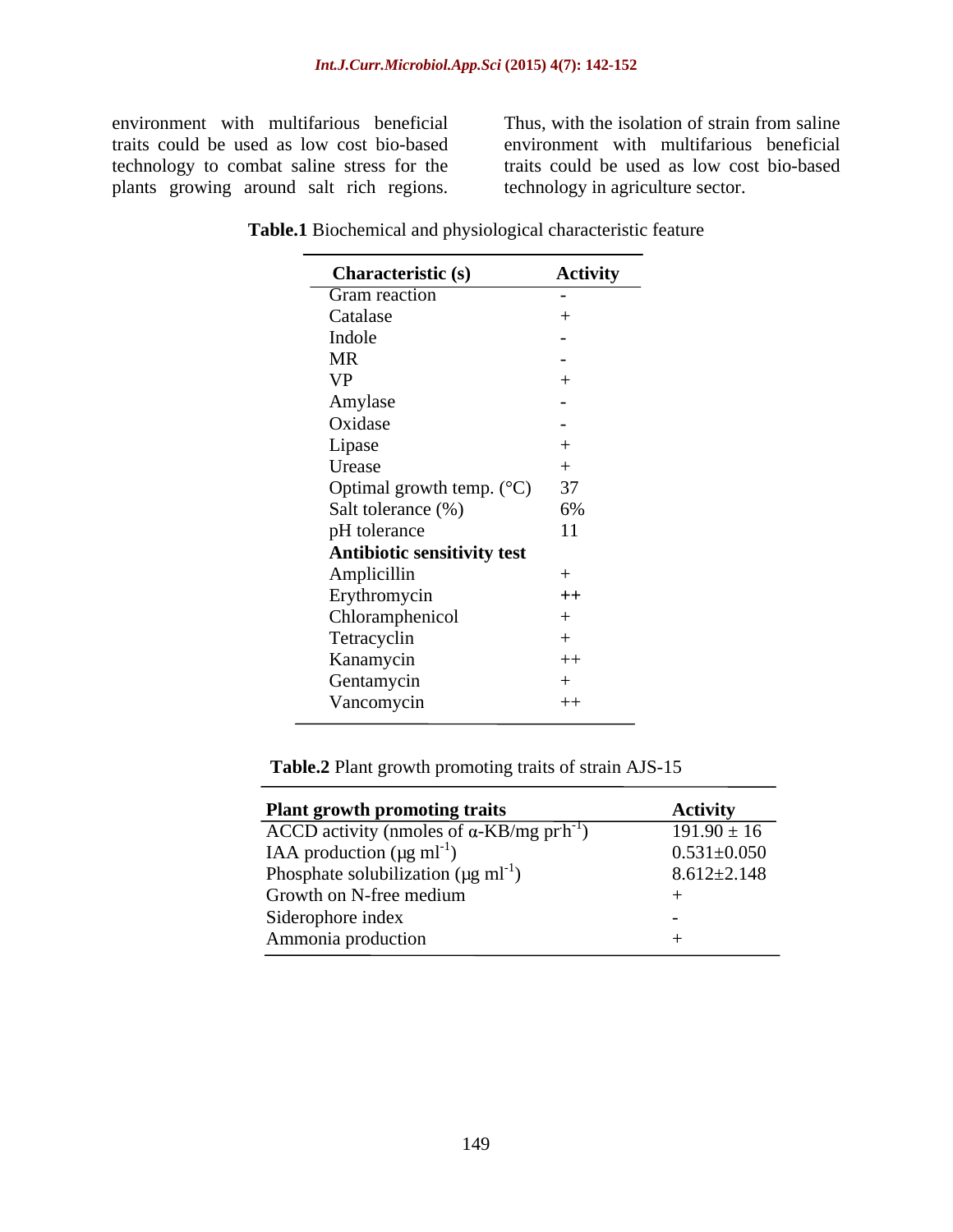| <b>Bacteria</b>           | <b>Activity</b> |
|---------------------------|-----------------|
| Escherichia coli          | $++$            |
| Staphylococcus aureus --  |                 |
| <b>Bacillus Cereus</b>    | $\sim$ $-$      |
| Erwinia Carotovora        | $++$            |
| <b>Fungal species</b>     |                 |
| Fusarium oxysporum ++     |                 |
| Fusarium moniliforme --   |                 |
| Fusarium graminearum $++$ |                 |
| Aspergillus flavus        | $\sim$ $-$      |
| Penicillium citrium       | $- -$           |

**Table.3** Test of antagonistic activities of AJS-15 against bacterial and fungal pathogens

-- negative, + poor, ++ good; ±denote standard deviation; NA no activity

| Carbohydrates                | <b>Test</b> |
|------------------------------|-------------|
|                              |             |
| Lactose<br>Xylose<br>Maltose |             |
|                              |             |
| Fructose                     |             |
| Dextrose                     |             |
| Galactose                    |             |
| Raffinose                    |             |
| Trehalose                    |             |
| Melibiose                    |             |
| Sucrose                      |             |
| L-Arabinose                  |             |
| Mannose                      |             |
| Inulin                       |             |
| Sodium gluconate             |             |
|                              |             |
| Glycerol<br>Salicin          |             |
| Dulcitol                     |             |
| Inositol                     |             |
| Sorbitol                     |             |
| Mannitol                     |             |
| Adonitol                     |             |
| Arabitol                     |             |
| Erythritol                   |             |
| $\alpha$ -Methyl-D-glucoside |             |
| Rhamnose                     |             |
| Cellobiose                   |             |
| Melezitose                   |             |
| $\alpha$ -Methyl-D-mannoside |             |
|                              |             |
| Xylitol<br>ONPG              |             |
| Esculin hydrolysis           |             |
| D-Arabinose                  |             |

| <b>Table.4</b> Carbohydrate utilization test of strain AJS-15 |  |
|---------------------------------------------------------------|--|
|                                                               |  |

+ indicates a positive reaction, - indicates a positive reaction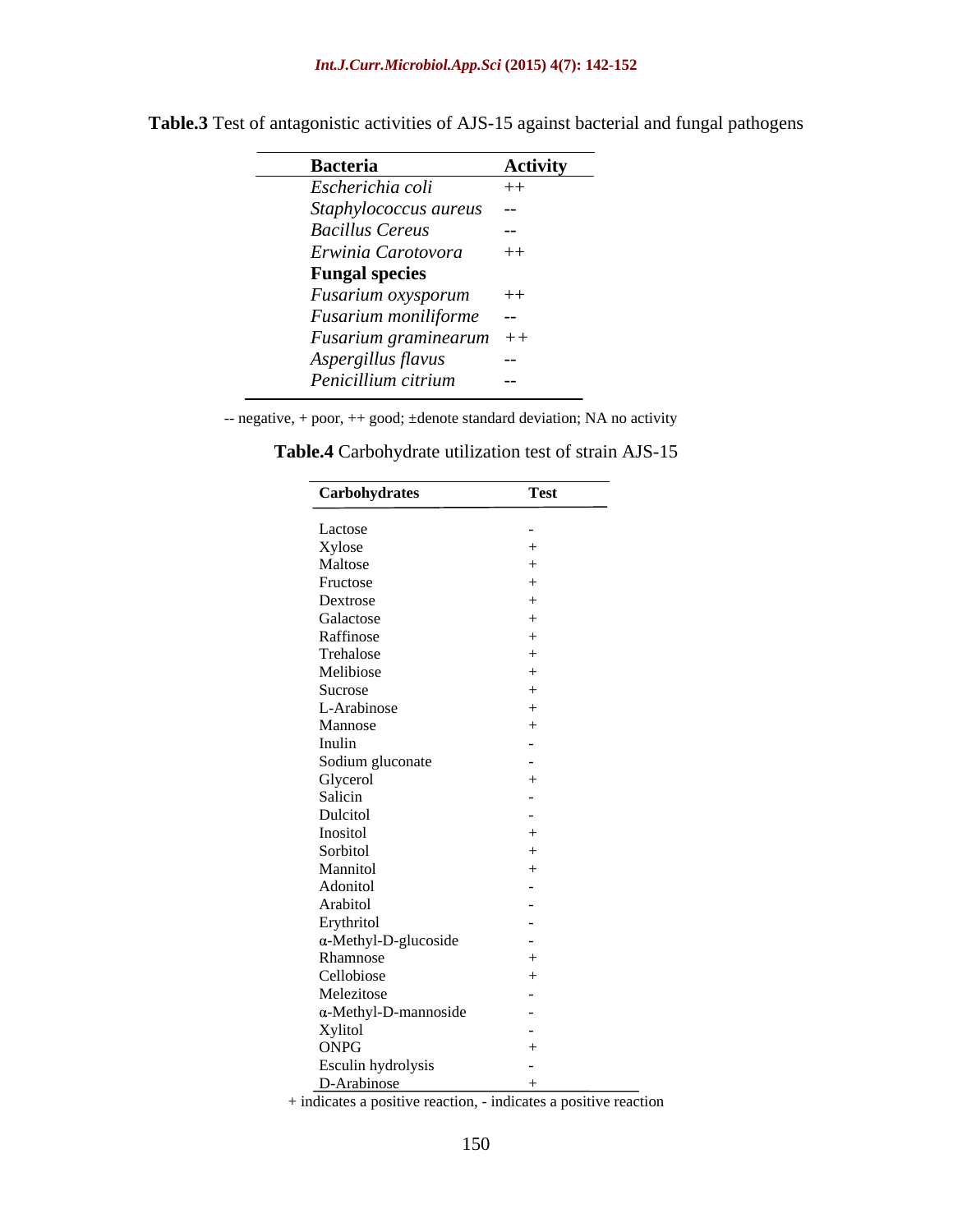| <b>Treatmet</b> | $SL$ (cm)          | $\mathbf{RL}$ (cm) | FW(g)             | DW(g)             |
|-----------------|--------------------|--------------------|-------------------|-------------------|
|                 |                    |                    |                   |                   |
| Control         | $26.57 \pm 1.59$   | $20.08 \pm 2.11$   | $2.56 \pm 1.07$   | $0.297 \pm 0.028$ |
| $AJS-15$        | $29.70 \pm 1.26^*$ | $24.40 \pm 1.40^*$ | $3.18 \pm 0.60^*$ | $0.329 \pm 0.010$ |

**Table.5** Effect of bacterial isolate AJS-15 on different growth parameters of wheat plant grown under salt stress condition

Growth was measured at 15 days after seed germination. SL shoot length, RL root length, FW fresh weight, DW dry weight. The values are mean $\pm$ SD (n=15). \* represent significant difference from respective control according to Duncan's multiple range test  $(p= 0.05)$ 

biotechnology, Gov. of India for providing

- cellular alkaline protease in *Bacillus circulance* through plasmid transfer. *Res. Agric. Biol. Sci.,* 2(6): 526 530.
- Allakhverdiev, S.I., Sakamoto, A., *J. Microbiol.*, 41: 109–117. Nishiyama, Y., Inaba, M., Murata, N. 2000. Ionic and osmotic effects of NaCl induced inactivation of and help to feed the<br>
mbotogyptoms I and II in *Microbiol. Res.* 169:30–9. photosystems I and II in *Microbiol. Res.*, 169: 30–9.
- Budi, S. W., Van Tuinen, D., Arnould, C., aceturely aceturely contained a set the contract of the Gianineari and the UP5. Dumas-Gaudot, E., Gianinazzi Pearson, V., Gianinazzi, S. 2000. Hydrolytic enzyme activity of *Paenibacillus* sp. strain B2 and pathogenic fungi. *Appl. Soil Ecol.,*
- Dimkpa, C., weinan, T., Asch, F. 2009. alleviate abiotic stress conditions. *Plant Cell Environ., 32: 1682-894.*
- Acknowledgement Doebereiner, J. 1995. Isolation and The authors are thankful to department of fixing bacteria from soil and plants. the fund for carrying out the research work. Methods in applied soil References Academic, London. Pp. 134–141. Doebereiner, J. 1995. Isolation and identification of aerobic nitrogenfixing bacteria from soil and plants. In: Alef, K., Nannipieri, P. (Eds) Methods in applied soil microbiology and biochemistry.
- Abo-Aba, S., Soliman, E., Nivien, A. 2006. Enhanced production of extra http://www.fao.org/ag/agl/ FAO 2008. FAO land and plant nutrition management service; <http://www.fao.org/ag/agl/> //agll/spush.
	- Glick, B.R. 1995. The enhancement of plant growth by free-living bacteria. *Can.*
	- Glick, B.R. 2014. Bacteria with ACC deaminase can promote plant growth and help to feed the world. *Microbiol. Res.,* 169: 30–9.
	- *Synechococcus sp. Plant Physiol.,* 123: 1047–1056. Colorimetric estimation of indole Gordon, S.A., Weber, R.P. 1951. Colorimetric estimation of indole acetic acid. *Plant Physiol.,* 26: 192 195.
	- effects of the antagonistic bacterium bacteria ameliorate salt stress in on cell integrity of two soil-borne<br>
	nathogenic function of two soil-borne<br>  $Catharanthus$  roseus through<br>
	reduced ethylene levels and 15: 191–199. **Induction** of antioxidative defense Karthikeyan, B., Joe, M.M., Islam, M.R., Sa, T. 2012. ACC deaminase containing diazotrophic endophytic bacteria ameliorate salt stress in *Catharanthus roseus* through reduced ethylene levels and induction of antioxidative defense systems. *Symbiosis*, 56: 77–86.
	- Plant rhizobacteria interactions Khalid, A., Arshad, M., Zahir Z.A. 2004. Screening plant growth-promoting rhizobacteria improving growth and